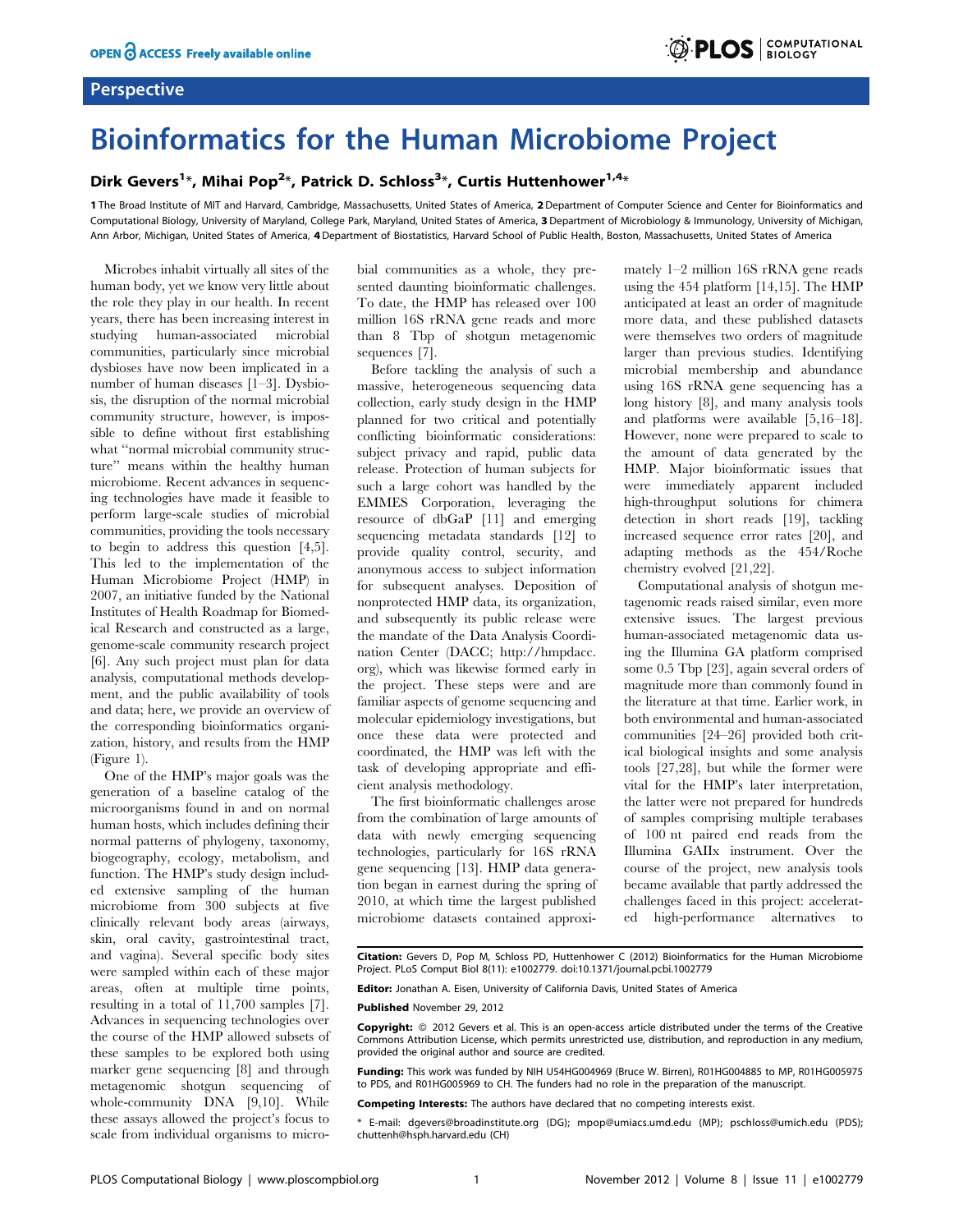

Figure 1. Bioinformatics in the HMP as a model for further studies of the human microbiome. Important computational considerations throughout the design, implementation, and analysis of a large human microbiome study such as the HMP; for details of the HMP's specific computational protocols, see [7,42]. In the HMP, study design considerations included cohort balancing for gender and geographic location and recruitment of 300 individuals for adequate power. Subject metadata were protected and distributed through dbGaP [11], and up to three longitudinal samples were drawn from the microbiomes of 18 body habitats. These were tracked and sequenced at up to four distinct centers, including >5,000 16S rRNA gene datasets using 454 reads from the V1-3 and V3-5 hypervariable regions and >700 Illumina whole-genome shotgun datasets totaling over 8 Tbp of sequence. Quality control of sequences and datasets was performed at multiple points throughout data generation. Computational pipelines were developed and documented for each sequence data product as well as downstream analyses, with full results and protocols available at the HMP Data Analysis and Coordinating Center (http://hmpdacc.org). doi:10.1371/journal.pcbi.1002779.g001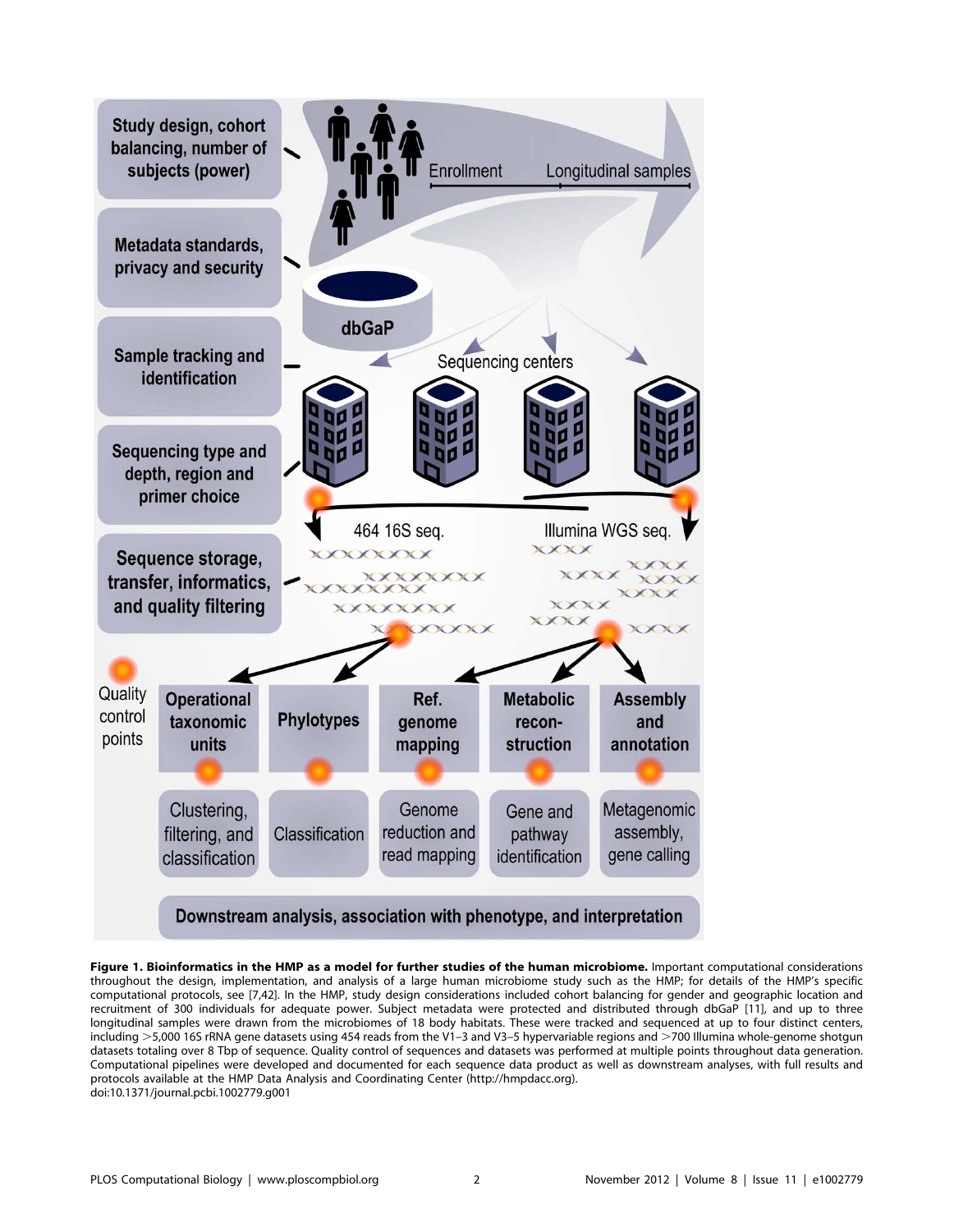BLAST [29], short read clustering [29,30], and mapping approaches [31,32], new interfaces to heterogeneous microbial community data [33,34], and new de novo assembly software tailored to the Illumina data [35].

In order to address these challenges, as data generation began, the HMP specifically reached out to the bioinformatic community to create an analysis ecosystem around the anticipated large-scale datasets. The project aimed to bring together the extensive expertise and robust computational infrastructures of the large-scale sequencing centers with the many scientists actively developing new cutting-edge approaches for the analysis of metagenomic data. A Data Analysis Working Group (DAWG) was created, incorporating members of the four sequencing centers, the DACC, and researchers from the computational and microbiological research communities, many of whom volunteered their time out of enthusiasm for the project and its scientific potential. As the first HMP datasets became available in May of 2010, more than a hundred participants were organized into working groups focusing on different aspects of the data analysis process, including sequence quality control, assembly, annotation, metabolic reconstruction, and 16S-based studies. Through a series of conference calls, face-to-face meetings, computational breakthroughs, and hard work, the HMP DAWG developed and validated the series of bioinformatic solutions for human microbiome studies detailed below.

### A Comprehensive Human-Associated Microbial Census

Sequencing of the 16S rRNA gene is an effective method for interrogating the taxonomic composition of microbial communities. This gene is ubiquitous within the prokaryotic domain and can be effectively PCR-amplified from even previously unknown organisms. The analysis of microbial communities through the sequencing of 16S rRNA gene was common long before the influx of highthroughput sequencing (HTS) data [36,37], making this gene one of the most highly represented within GenBank. HTS approaches to 16S rRNA sequence analysis typically include targeted Illumina or 454 reads of up to a few hundred nucleotides, each targeting uniquely identifiable variable regions of the gene that can be used as unique microbial identifiers [38]. The HMP planned to comprehensively characterize the taxonomic composition of the microbiome by averaging 5,000 454 FLX 16S rRNA gene sequences from all 300 subjects, 18 body sites, and multiple time points. This design, combined with more than a 1,000-fold increase in sequencing throughput over the course of the HMP, forced the consortium to develop novel tools for processing large 16S rRNA gene datasets, tackling issues specific to 454 sequence data quality, and addressing novel biological questions that were previously inaccessible due to limited sample sizes.

Approximately 6,000 samples for 16S rRNA gene sequencing by 454 FLX were collected at two clinical sampling centers, sequenced at four sequencing centers, tracked in combination with clinical and sample metadata, and the resulting data were finally deposited at the DACC, the short read archive, and dbGAP (http:// hmpdacc.org/HMMCP and http:// hmpdacc.org/HMQCP). Much of this data production was performed at a time where high-throughput 16S rRNA gene sequencing was relatively new and the quality of such data somewhat controversial [20,39]. Since absolute certainty in individual base calls can be critical for microbial marker gene identification, the HMP developed a 16S rRNA gene sequence curation pipeline to reduce error rates while maintaining a large number of sequences of reasonable length. Both sample handling and sequence processing pipelines were optimized using benchmarks based on re-sequencing genes of known sequence. Several such ''mock communities'' were created including up to a few dozen organisms, assembled both from cells and from pre-quantified DNA, and comprising a wide range of microbial relative abundances. The resulting communities (BEI, Resources, Manassas, VA), sequencing protocols [40], and data (http://hmpdacc.org/HMMC) are now available, and together they provided a pipeline that reduced the sequencing errors from 0.6% to 0.02% and gave investigators greater confidence in the data [22].

Implementations of this pipeline are available in both mothur [16] and QIIME [41], HMP-funded software tools for microbial community data analysis. Both have undergone extensive revisions during the HMP to accommodate its data, incorporating robust software engineering strategies, improved algorithms, parallel processing, and efficient data storage. Both environments are constructed to be usable and to require minimal programming experience, and they provide rich analysis tools ranging from initial sequence handling to assessments of microbial ecology

and sample metadata correlates. The HMP's deep and broad exploration of the human microbiome through 16S rRNA gene sequencing has thus already resulted in a number of biological insights [42], including the first comprehensive view of the normal pool of humanassociated microbes (i.e., the ''pan microbiome''). This has interesting ramifications for future studies, as one might ask what factors in a particular host select for different organisms from within the pan microbiome and may help to elucidate the mechanisms that result in specific assemblages of host-associated microbial communities.

An interesting question addressed by these data is the presence or absence of stable community configurations in different human body sites, such as enterotypes in the gut [43]. Identifying groups of highly similar microbial communities among many samples is a difficult unsupervised machine learning problem, akin to that of clustering or discovering molecular subtypes in cancer gene expression data [44]. Work to better understand the topic is ongoing, and the HMP's survey of many body sites offered the chance to contrast community organization within distinct ecologies. The vaginal microbiome, for example, has been observed to occupy one of five main states characterized by differing Lactobacillus spp. abundances [45]. This proved to be the case in the HMP as well [46], in contrast to a more complex continuum of community configurations occupied by the gut microbiota, particularly when meta-analyzed with the MetaHIT cohort [46,47]. As the presence of community types in distinct ecosystems may be influenced by environmental factors that can themselves vary continuously, such as diet [48], care must be taken in future computational efforts to reproducibly identify microbial community types within habitats where they do occur.

Taxonomic surveys through 16S rRNA gene sequencing are thus just a first step towards elucidating the role microorganisms play in our health and disease. We know that we are also colonized by archaea, micro-eukaryotes, and viruses, and further work is clearly needed to understand these ''other'' microbiomes and how they relate and interact with host-associated bacterial populations. In addition, taxonomy is only part of the story—the prevalence of horizontal gene transfer among microbes implies that an organism's function cannot be fully understood through taxonomy. The HMP thus began to address such issues by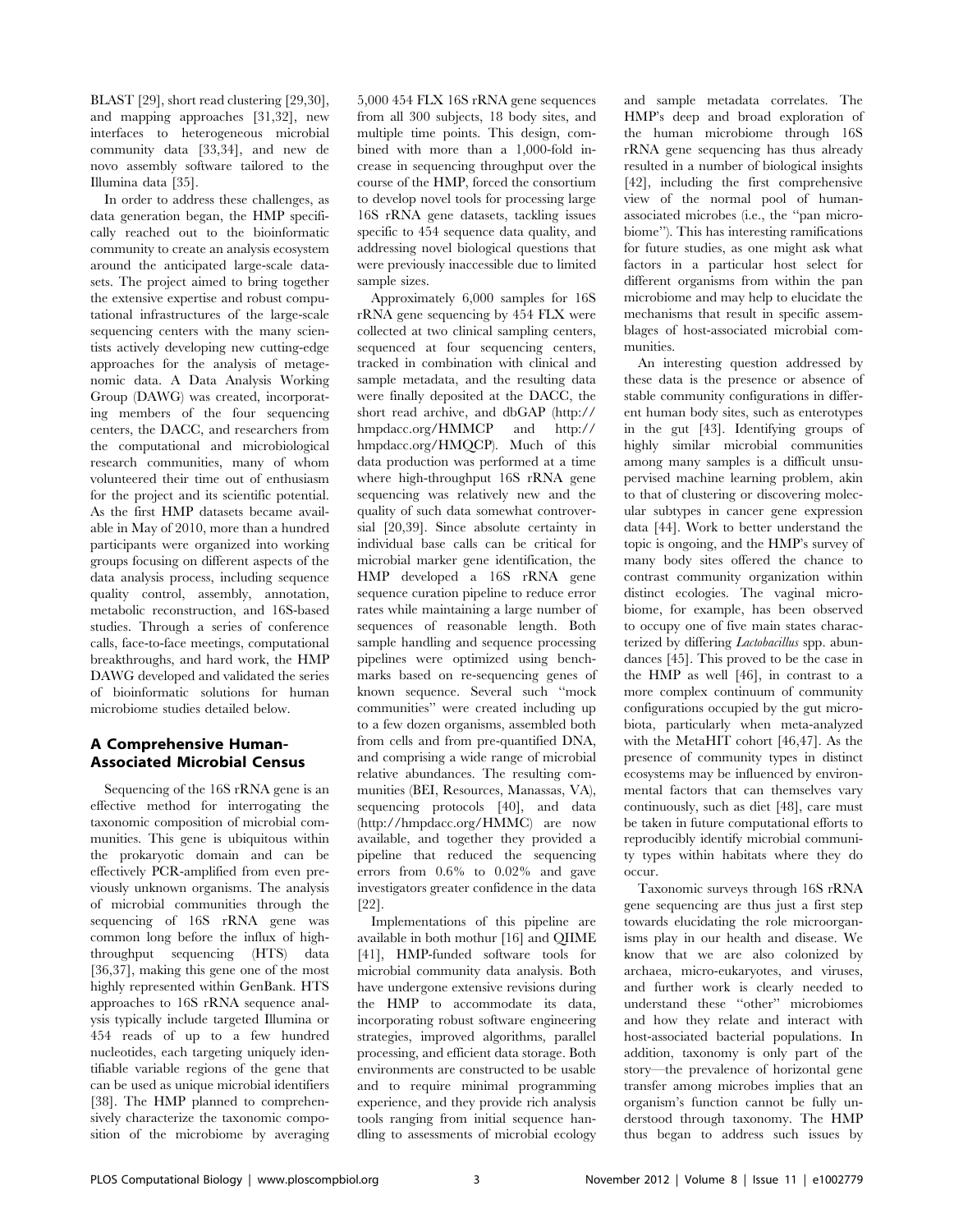including a combination of culture-based studies and, for the first time, a tremendous resource of shotgun metagenomic data and analyses of the human microbiome.

### Putting the Pieces Together: Metagenomic Sequence Assembly

The taxonomic composition of the human microbiome is thus one step in understanding the role microbes play in our health, and it is well complemented by sequencing of microbial communities' entire genomic contents to catalog their biological functions. Thus, the HMP carried out extensive deep sequencing on a subset of its subjects and body sites using the Illumina platform (http://hmpdacc. org/HMASM). While portions of the HMP's 16S rRNA gene analysis were based on extensions of established experimental and computational approaches, this approach to whole-metagenome sequencing was a foray into new territory. The sequencing technology itself was (and still is) rapidly evolving, and metagenomic datasets of comparable size, read length, and ecological diversity did not previously exist. In the relatively short period between an initial pilot phase in 2007–2008 and the initiation of the production effort in 2009, Illumina read lengths increased by close to 30%, from 76 bp to over 100 bp. This also changed the error characteristics of the data being generated, which were already difficult to interpret in microbial communities containing hundreds or thousands of taxa. It thus necessitated development of a scalable end-to-end shotgun pre-processing and quality control pipeline, including duplicate read removal, quality and length trimming, host sequence removal, and whole-sample quality control. In the end, the HMP generated over 8 Tbp of raw sequence data, representing two lanes of paired-end Illumina sequencing for each of over 700 samples (targeting 10 Gbp/ sample) as well as a small collection of samples, which were also sequenced with the Roche/454 instrument to investigate the impact of longer reads on metagenome assembly.

The design of this whole-metagenome sequencing experiment warrants a brief discussion. As the HMP was started, little information was available about the genomic diversity of the communities being assayed. The use of Illumina sequencing in metagenomics projects was still being debated, the main argument against this technology being the very short length of the reads being generated (just 100 bp compared to close to 400 bp achievable by Roche/454 and over 1,000 bp routinely achieved through Sanger sequencing). As detailed below, the feasibility of assembling the resulting data into large enough chunks to enable meaningful analyses was by no means obvious. At the same time, analyzing the reads themselves, rather than assembled contigs, was considered insufficiently accurate [49], although both assembly and read-based analyses ultimately proved successful. The choice of depth of sequencing, ''just'' two lanes of the instrument, was chosen to be sufficient to generate roughly 1-fold coverage of the Escherichia coli genome within gut microbiome samples (estimated to occur in most individuals at 0.1%–5% relative abundance [50]). The human distal gut was the body site for which the most prior knowledge was available due to extensive studies of the fecal microbiome, particularly due to insights from the MetaHIT project—a European-led study aimed at characterizing the human gut microbiome in health and disease [23].

Additionally, a major unknown factor regarding this shotgun sequencing was the level of human DNA ''contamination'' within whole-metagenome samples. With the exception of the distal gut, whose microbiome as estimated through fecal samples is almost entirely devoid of host cells, in other body sites it proved to be virtually impossible to sample the microbiome without also sampling host DNA. Even a minute level of host contamination can dramatically affect analysis of the associated microbiome, given that the DNA content of a single human cell is roughly a thousand-fold higher than that of a bacterial cell (a single human cell contains roughly 6 billion base-pairs of DNA as compared to just 4–6 million base-pairs found in a typical bacterial cell). As no experimental quantitative depletion protocols yet exist, in silico removal of human DNA was necessary not just to speed up the analysis but also to protect the privacy of the participants in the study. The resulting level of human contamination ranged from a low of  $\leq 1\%$ in stool to as high as  $>99\%$  in some nasal and vaginal samples. Removal of these sequences (http://hmpdacc.org/tools\_ protocols/tools\_protocols.php) and additional quality trimming reduced the total size of the HMP WGS dataset from 8.8 Tbp to 3.5 Tbp—less than half the data generated by the sequencing instruments, but approximately six times larger than the raw data of the MetaHIT project.

The HMP thus began exploring available bioinformatic options for metagenomic assembly during the generation of this massive dataset. The assembly of even isolated microbial genomes from Illumina data alone was (and still is) considered a difficult challenge, and the project was faced with the task of assembling a complex mixture of organisms present at widely varying levels of abundance. Genome assemblers are typically designed for the assembly of single genomes, expecting even coverage across a single large target contig, and they have only very recently begun to address the difficulty of handling metagenomic data [51–56]. Pilot HMP assemblies were thus highly fragmented, both due to polymorphisms between closely related organisms (e.g., mobile elements inserted in different genomic contexts) and due to abundant organisms being mistaken for genomic repeats.

To inform the development of the assembly strategy for the HMP, we performed a ''bake-off'' between the most commonly used assemblers at the time: SOAPdenovo [35], Newbler [57], ABySS [58], Celera Assembler [59], Velvet [60], and CLC (Cambridge, MA). The evaluation focused on both the contiguity of the resulting assemblies (number and size of contigs) and the accuracy of the reconstructed sequence, ascertained by alignment to genomes known to be present in our samples. Our efforts benefited from the availability of the ''mock'' metagenomic communities described above, but even so failed to identify a clear winner [7]—unsurprising in retrospect, as none of the assemblers we tested were designed for this task. It is important to note that both SOAPdenovo and Celera Assembler had metagenomics-specific features selectable through command-line parameters, however neither tool fully addressed all the challenges involved in the assembly of metagenomic data. Informed by these results, however, we proceeded to develop an assembly strategy around the SOAPdenovo assembler as used in the MetaHIT project in order to simplify comparisons to data generated in this earlier study.

With this protocol in hand (http:// hmpdacc.org/doc/HMP\_Assembly\_SOP. pdf), the process of assembling the HMP's metagenomic samples progressed smoothly. The process was eventually run in parallel with data production itself, thanks to the distribution of computational effort between genome centers and community volunteers. The assembly of each of the  $\sim$ 700 metagenomes required 4–6 h of computation time on large memory machines as well as the transfer to and from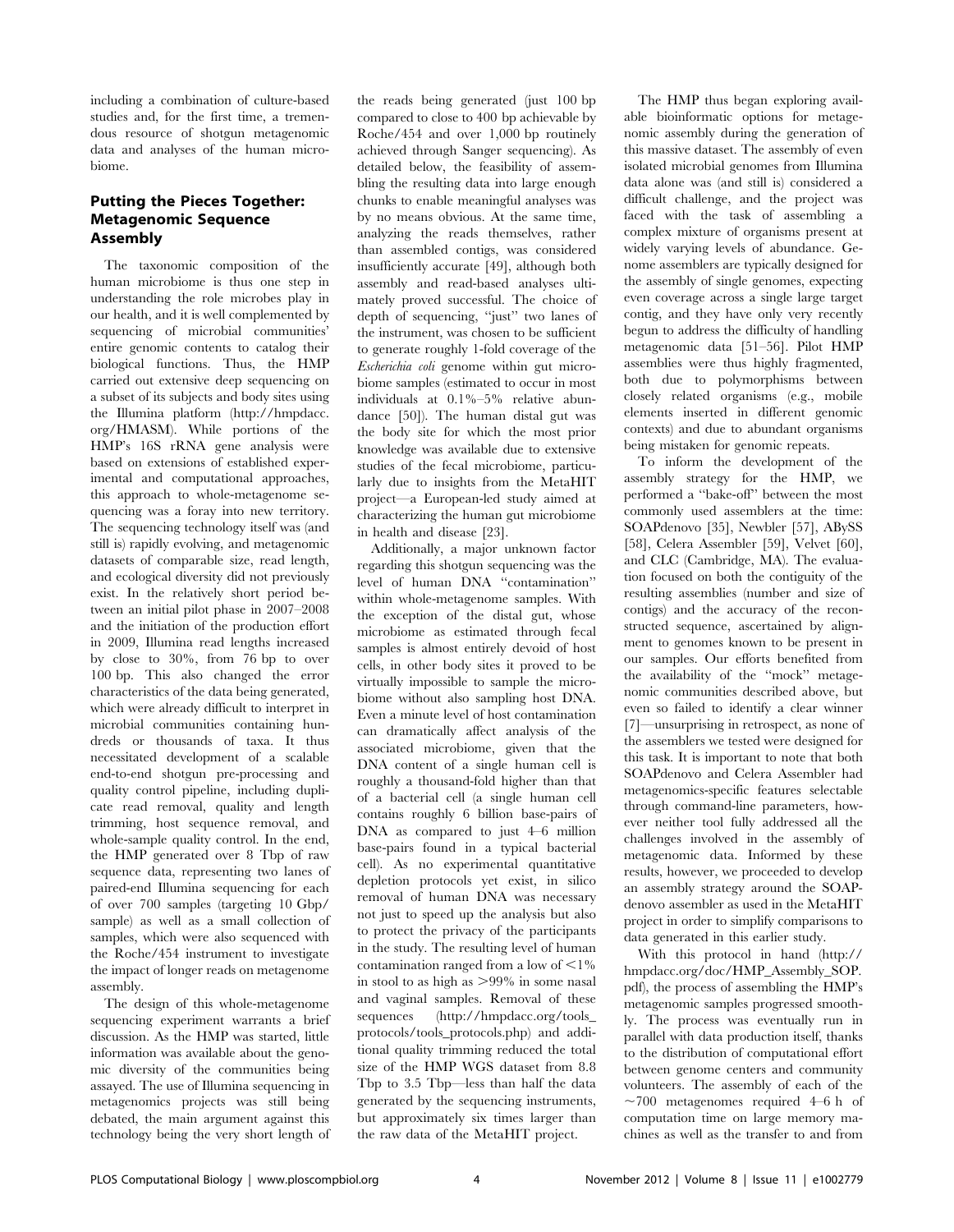the DACC of large volumes of data. Some, although not all, of these processes proved to be automatable, but planning the hardware infrastructure both for distributed computing time and for very large-scale data transfers was a critical step in successful analysis.

The resulting assemblies proceeded both to downstream analyses such as gene identification and functional annotation and, as with all HMP datasets, to quality control [7]. Outlier samples whose assemblies differed significantly from others from the same body site in contiguity, number of ORFs, or level of human contamination were marked for exclusion from future global analyses. Singleton reads (those not included in any assembly) were pooled for assembly across multiple samples from each of the body sites. These body site-specific assemblies were targeted at the low abundance members of the community that were not sufficiently covered within a single sample. Surprisingly, identifying these unassembled reads was not a straightforward task, since the majority of modern assemblers do not report information about the placement of individual reads within assemblies, information that was instead reverse engineered by mapping original reads to assembled contigs using bowtie [32]. The resulting pooled assemblies provided substantial additional information, particularly in sparsely sampled body sites (those with high levels of human contamination) where only a small fraction of the reads could initially be assembled within individual samples.

As with the rest of the HMP's study design, development of this assembly strategy benefited from knowledge developed in earlier large-scale metagenomic projects, including the Global Ocean Survey [61], MetaHIT [23], and others. We were likewise able to determine which of the software tools from all available sources were suitable, if not yet ideal, for the assembly task in a metagenomic setting. Although additional tools were under development at the time or soon after, none were mature enough to support the production needs of the HMP. At the same time, the HMP made significant original contributions in the often overlooked and underappreciated engineering of robust, well-documented, and reproducible pipelines for processing and assembling metagenomic data. The protocols were tested and vetted by scientists from multiple independent institutions, both ensuring portability and enabling us to distribute the computational load among participants in the project. The resulting protocols, pipelines, and processed data are now available to any scientist to reproduce HMP results, adapt these methods to their project, or develop new algorithms using these data [7].

### Reading Between the Lines: Identifying Microbes, Genes, and Pathways

When this ultimately successful metagenomic assembly plan was first devised, it was not clear within the DAWG whether assembly would even be feasible for hundreds of metagenomes, each comprising short sequences from hundreds of different microbes. This raised the question of whether some analysis tasks could be carried out using only the unassembled short metagenomic reads. Read-based analyses, performed in parallel with the production assembly effort, in many cases generated results that were nearly the same as those obtained from the analysis of assembled contigs. Unassembled reads were used to assess which organisms were present in a community (http://hmpdacc. org/HMSCP), which genes (http:// hmpdacc.org/HMGI), and which pathways (http://hmpdacc.org/HMMRC), complementing 16S rRNA gene-based taxonomic assessments and assemblybased gene annotations. Many genomeoriented analyses of interest were (and are still) impractical with short reads alone; synteny information is obviously unavailable, and methods requiring compositionbased taxonomic assignment or discovery of novel organisms or gene families work best when provided with a longer genomic context [62,63]. However, the perennial microbial community questions of ''Who's there?'' and ''What are they doing?'' both proved to be addressable through readbased analysis methods.

Determining the microbial composition of a community using unassembled short metagenomic reads has an increasingly long bioinformatic history [64]. Computational methods were and are increasingly successful at identifying the microbe(s) of origin for individual short reads [46,65]. The HMP asked a new question, however, in assessing both the composition of the human microbiome and its genetic variation using read-based mapping to microbial reference genomes. After combining new HMP microbial isolates [66] with public databases, over 1,700 draft or finished microbial genomes were available to which the reads within each metagenome could be mapped [67]. Initial attempts at read alignment against this reference database revealed an immediate

limitation of existing computational approaches: at the time this work was initiated, no evaluation of methods had been published for handling billions of reads targeting thousands of different genomes simultaneously, and a systematic assessment of speed and accuracy was first necessary. The HMP's resulting analysis indicated that since human-associated bacteria are phylogenetically well-covered by sequenced genomes [68], counting the number of reads mapped to each genome provided an accurate population census. This complemented results based on 16S rRNA gene sequencing to quantify community members, a task difficult to achieve precisely through 16S rRNA gene due to the varying copy number of the ribosomal operon in bacteria [69]. Also, unlike methods that directly classify each read into a taxonomic bin, these mapping results exposed single nucleotide polymorphism and structural variants within individuals' microbiomes [42]. This was a remarkable finding, whose ramifications remain to be explored: not only does every human genome harbor variants that can promote or prevent disease, every human microbiome might harbor personalized risk or protective microbial alleles as well.

Unassembled reads were also used to learn about microbial genes, pathways, and metabolic potential of the human microbiome [70]. A second DAWG subteam was formed focusing on metabolic reconstruction, which was tasked with functionally characterizing each read (whenever possible). Just as each read in a community metagenome arises from some particular organism, it in many cases also arises from an identifiable gene family. Thus, rather than using the strict nucleotide alignment of reads to the HMP genome catalog, the HMP investigated the use of translated BLAST (BLASTX) of individual reads against characterized protein families (e.g., KEGG [71] and MetaCyc [72]), whose annotated size exceeds that of available reference genomes). This approach to identifying the abundances of gene families in a community has been shown to be quite accurate [73]—but also led to computational challenges, since translated BLAST searches are much slower than the nucleotide mapping process used in reference alignment. The DAWG again undertook a systematic evaluation of accelerated translated BLAST technologies [70], several of which proved to be comparably accurate and sensitive for high-identity matches, and often thousands of times faster than a comprehensive BLASTX. Gene family abundances from the resulting catalog of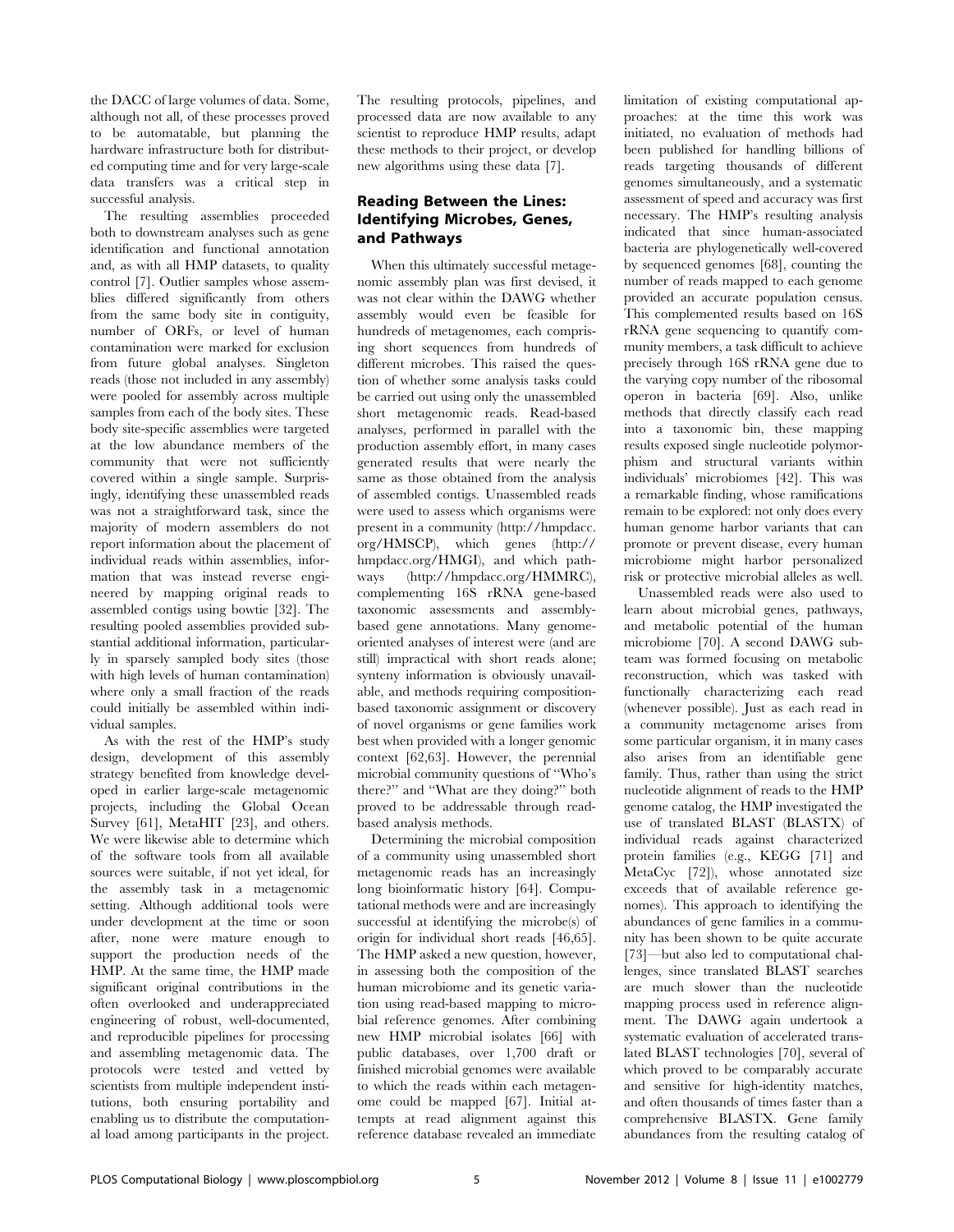

Figure 2. Topics in the study of the human microbiome with outstanding computational biology challenges. There remain many areas in the study of the human microbiome that will benefit from further bioinformatic efforts. At a whole-population level, the dynamics and stochasticity of microbiome acquisition at birth and its subsequent intersubject transmission must be characterized. As individual hosts, we each expose our microbiomes to unique genetic, dietary, pharmaceutical, and environmental perturbations, which in turn dictate systematic immune responses that are governed by individual sensing and regulatory biomolecular mechanisms. Within our microbiome, both host-microbe and microbe-microbe interactions dictate community ecology. These are governed by a variety of molecular mechanisms well-studied in model microbes including protein–protein interactions, metabolism, regulatory networks, and extracellular transport. In many of the most difficult assay types, such as wholecommunity proteomics or metabolomics, informatic challenges such as molecular identification remain to be overcome. doi:10.1371/journal.pcbi.1002779.g002

alignments were reassociated into pathways for each metagenome, allowing the human microbiome to be described in terms of the metabolism being carried out by each community. This proved to be vital for understanding the ecological structure of the microbiome—the pathways carried by microbes within individuals' communities are far more consistent than the microbes carrying them, for example [42]. Some 50%–75% of short reads as yet remained uncharacterized, however, and functional databases must continue to expand to better capture the processes performed by microbes in situ in communities. A great deal of work thus remains to fully understand the metabolism and biomolecular functions of microbes, communities, and habitats throughout the human microbiome.

#### The Road Behind, the Road Ahead

In addition to its scientific goals, a central mission of the HMP has been capacity building and resource sharing to enable further investigations of the human microbiome. The data resources of the HMP can continue to be mined as a baseline and contrast for targeted biological investigations, and they provide an extensive baseline for further computational tool development as well. Likewise, the documentation of both experimental and computational protocols throughout the project aims to guide future study designs for the human microbiome.

In particular, the HMP has emphasized the interpersonal variation of the healthy human microbiome, raising the bar for the breadth of human host populations and the number of microbial community samples that can be and should be investigated. As sequencing prices continue to drop and sample handling is automated, sampling levels comparable to those of the HMP may become possible even for individual research laboratories. Since the project has provided initial solutions to many of the accompanying logistical, technical, and informatic challenges, the next major computational hurdles will include development of appropriate analytical methodologies. Data visualization tools, machine learning, and modeling of longitudinal data will be critical to improving our understanding the human microbiome. One particular avenue of research that is critically needed is the development of statistical hypothesis testing methods that can incorporate nonnormally distributed, nonindependent data coupled with complex and diverse

clinical histories, the absence of a core community across multiple individuals, and the extreme diversity of the typical host-associated microbiome [42].

16S rRNA gene-based studies currently provide the lowest cost means of assessing many microbial communities from large populations or longitudinal time courses [74]. Precisely defining microbial taxonomy and phylogeny from such studies has already been fraught with bioinformatic challenges in 454 reads of several hundred base pairs [22], and great care will be needed to accommodate sequencing errors and true biological ambiguity in shorter Illumina reads [75]. Primer design can critically influence the observability of different body sites' communities, both due to the universality (or lack thereof) of distinct regions' primers and their ability to differentiate human-associated portions of the microbial phylogeny [76]. Even if computational methods can optimize the choice of taxonomic marker genes, variable regions, primer design, noise and chimera reduction, binning, and clustering of operational taxonomic units, there remains the biological challenge of relating descriptors of microbial community structure to microbiome metabolism and function. Completion of microbial isolate genomes has accelerated along with mi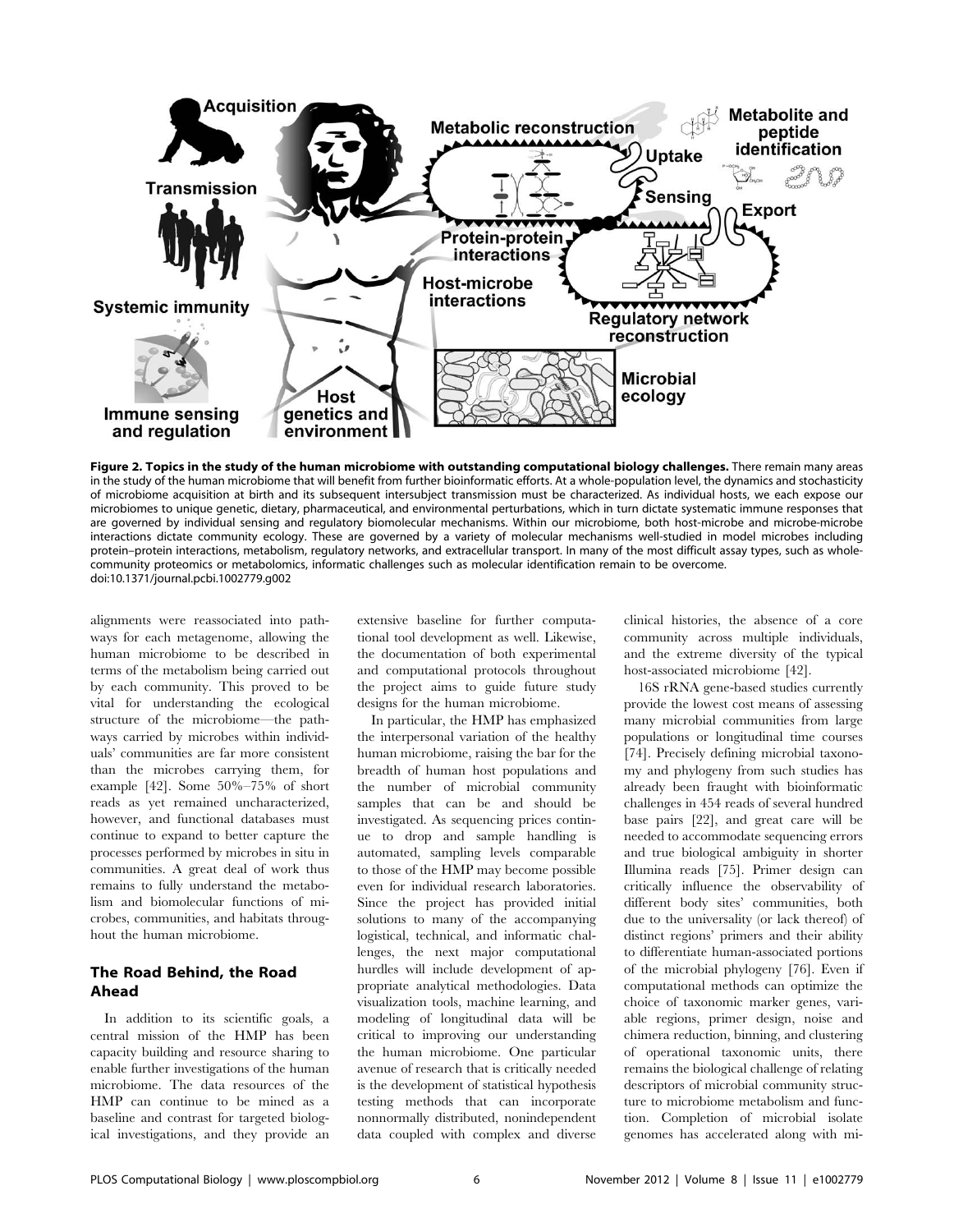crobial community sequencing, however [77], and a wealth of functional information remains to be tapped in their comparative genomics. Since the relationship between microbial phylogeny and function has been of interest for decades [78], this represents a rich area for exploration by computational methods.

Methods for metagenomic and metatranscriptomic sequence analysis, particularly by assembly, have likewise developed rapidly since the completion of the HMP. Assemblers capable of overcoming assumptions about genomic copy number [51,79] and variation [54], as well as frameworks for the explicit study of metagenomic assembly (http://www. cbcb.umd.edu/software/metamos), have started to become available. Despite these developments, metagenomic assembly is far from being solved. Even in relatively low-complexity synthetic communities such as the 20-organism HMP ''mock'' systems [19], fewer than half of the genomes in the sample can be assembled with current software. Furthermore, assembly or annotation alone is not a sufficient end goal of most metagenomic projects, and new approaches need to be developed to allow both the extraction of biological information from the assembled data (e.g., identification of genomic variation, lateral gene transfer events) and the comparative analysis of assembled data

#### References

- 1. Grice EA, Segre JA (2012) Interaction of the microbiome with the innate immune response in chronic wounds. Adv Exp Med Biol 946: 55– 68.
- 2. Wen L, Ley RE, Volchkov PY, Stranges PB, Avanesyan L, et al. (2008) Innate immunity and intestinal microbiota in the development of Type 1 diabetes. Nature 455: 1109–1113.
- 3. Littman DR, Pamer EG (2011) Role of the commensal microbiota in normal and pathogenic host immune responses. Cell Host & Microbe 10: 311–323.
- 4. Wooley JC, Godzik A, Friedberg I (2010) A primer on metagenomics. PLoS Comput Biol 6: e1000667. doi:10.1371/journal.pcbi.1000667
- 5. Hamady M, Knight R (2009) Microbial community profiling for human microbiome projects: tools, techniques, and challenges. Genome Res 19: 1141–1152.
- 6. Peterson J, Garges S, Giovanni M, McInnes P, Wang L, et al. (2009) The NIH Human Microbiome Project. Genome Res 19: 2317–2323.
- 7. Human Microbiome Project Consortium (2012) A framework for human microbiome research. Nature 486: 215–221.
- 8. Tringe SG, Hugenholtz P (2008) A renaissance for the pioneering 16S rRNA gene. Curr Opin Microbiol 11: 442–446.
- 9. Streit WR, Schmitz RA (2004) Metagenomics– the key to the uncultured microbes. Curr Opin Microbiol 7: 492–498.
- 10. Frank DN, Pace NR (2008) Gastrointestinal microbiology enters the metagenomics era. Curr Opin Gastroenterol 24: 4–10.
- 11. Mailman MD, Feolo M, Jin Y, Kimura M, Tryka K, et al. (2007) The NCBI dbGaP database of

across multiple communities. Finally, the generic term ''assembly'' encompasses many different use cases beyond the holistic assembly of entire metagenomes or transcriptomes. New approaches will need to be developed to address specific assembly tasks, such as targeted search and queries into metagenomic datasets, reconstruction of single genomes of interest [52] (e.g., identified by 16S rRNA or other genomic signatures), analysis of the population structure within a group of similar organisms (e.g., viral quasi-species), and relating metagenomes to functional data from transcriptomes or proteomes.

Integration of functional data from multiple complementary assays of the human microbiome, a process that has already begun in several studies [80–84], is thus one of the most exciting future challenges in microbial community bioinformatics (Figure 2). In order to translate our emerging understanding of the human microbiome into, for example, diagnostic or prognostic biomarkers, both broader pictures of the microbiome's epidemiology and deeper analysis of its biomolecular functions must be performed. A comprehensive study design might include an initial population survey generating thousands of 16S rRNA gene datasets, subsequent metagenomics, transcriptomics, proteomics, and metabolomics on a carefully selected subset of communities, and the

genotypes and phenotypes. Nat Genet 39: 1181– 1186.

- 12. Yilmaz P, Kottmann R, Field D, Knight R, Cole JR, et al. (2011) Minimum information about a marker gene sequence (MIMARKS) and minimum information about any (x) sequence (MIxS) specifications. Nature Biotechnology 29: 415–420.
- 13. Medini D, Serruto D, Parkhill J, Relman DA, Donati C, et al. (2008) Microbiology in the postgenomic era. Nat Rev Microbiol 6: 419–430.
- 14. Turnbaugh PJ, Hamady M, Yatsunenko T, Cantarel BL, Duncan A, et al. (2009) A core gut microbiome in obese and lean twins. Nature 457: 480–484.
- 15. Costello EK, Lauber CL, Hamady M, Fierer N, Gordon JI, et al. (2009) Bacterial community variation in human body habitats across space and time. Science 326: 1694–1697.
- 16. Schloss PD, Westcott SL, Ryabin T, Hall JR, Hartmann M, et al. (2009) Introducing mothur: open-source, platform-independent, communitysupported software for describing and comparing microbial communities. Appl Environ Microbiol 75: 7537–7541.
- 17. Pruesse E, Quast C, Knittel K, Fuchs BM, Ludwig W, et al. (2007) SILVA: a comprehensive online resource for quality checked and aligned ribosomal RNA sequence data compatible with ARB. Nucleic Acids Res 35: 7188–7196.
- 18. DeSantis TZ, Hugenholtz P, Larsen N, Rojas M, Brodie EL, et al. (2006) Greengenes, a chimerachecked 16S rRNA gene database and workbench compatible with ARB. Appl Environ Microbiol 72: 5069–5072.
- 19. Haas BJ, Gevers D, Earl AM, Feldgarden M, Ward DV, et al. (2011) Chimeric 16S rRNA

combination of resulting data to identify which metabolites might be generated by transcriptionally and translationally active pathways in specific low- or high-abundance microbes. Longitudinal studies with carefully standardized clinical and environmental metadata [12] will likewise be critical for establishing the causality of microbial involvement in human disease and the microbiome's potential as a target for intervention or predicting response to treatment.

In the nearer term, just as the Human Genome Project introduced the need for scalable and sharable bioinformatic infrastructure, the HMP has reemphasized this need with its 100-fold greater sequence production. Repeatedly transferring such large datasets is at best inefficient and at worst impossible, and emerging cloud technologies represent a new opportunity to bring bioinformatics to the data rather than vice versa [85]. It is likely that the HMP data and computational tools will soon be available in one or more cloud environments, and this is a data analysis and delivery method that we encourage for future studies of the microbiome. Completion of the human genome has represented both a small step and a giant leap in bioinformatics and human health, and we hope that the HMP will represent a similarly solid foundation for future work.

sequence formation and detection in Sanger and 454-pyrosequenced PCR amplicons. Genome  $R_{es}$  21: 494–504.

- 20. Kunin V, Engelbrektson A, Ochman H, Hugenholtz P (2010) Wrinkles in the rare biosphere: pyrosequencing errors can lead to artificial inflation of diversity estimates. Environmental Microbiology 12: 118–123.
- 21. Edgar RC, Haas BJ, Clemente JC, Quince C, Knight R (2011) UCHIME improves sensitivity and speed of chimera detection. Bioinformatics 27: 2194–2200.
- 22. Schloss PD, Gevers D, Westcott SL (2011) Reducing the effects of PCR amplification and sequencing artifacts on 16S rRNA-based studies. PLoS One 6: e27310. doi:10.1371/journal. pone.0027310
- 23. Qin J, Li R, Raes J, Arumugam M, Burgdorf KS, et al. (2010) A human gut microbial gene catalogue established by metagenomic sequencing. Nature 464: 59–65.
- 24. Tyson GW, Chapman J, Hugenholtz P, Allen EE, Ram RJ, et al. (2004) Community structure and metabolism through reconstruction of microbial genomes from the environment. Nature 428: 37–43.
- 25. Gill SR, Pop M, Deboy RT, Eckburg PB, Turnbaugh PJ, et al. (2006) Metagenomic analysis of the human distal gut microbiome. Science 312: 1355–1359.
- 26. Rusch DB, Halpern AL, Sutton G, Heidelberg KB, Williamson S, et al. (2007) The Sorcerer II Global Ocean Sampling expedition: northwest Atlantic through eastern tropical Pacific. PLoS Biol 5: e77. doi:10.1371/journal.pbio.0050077
- 27. Raes J, Foerstner KU, Bork P (2007) Get the most out of your metagenome: computational analysis